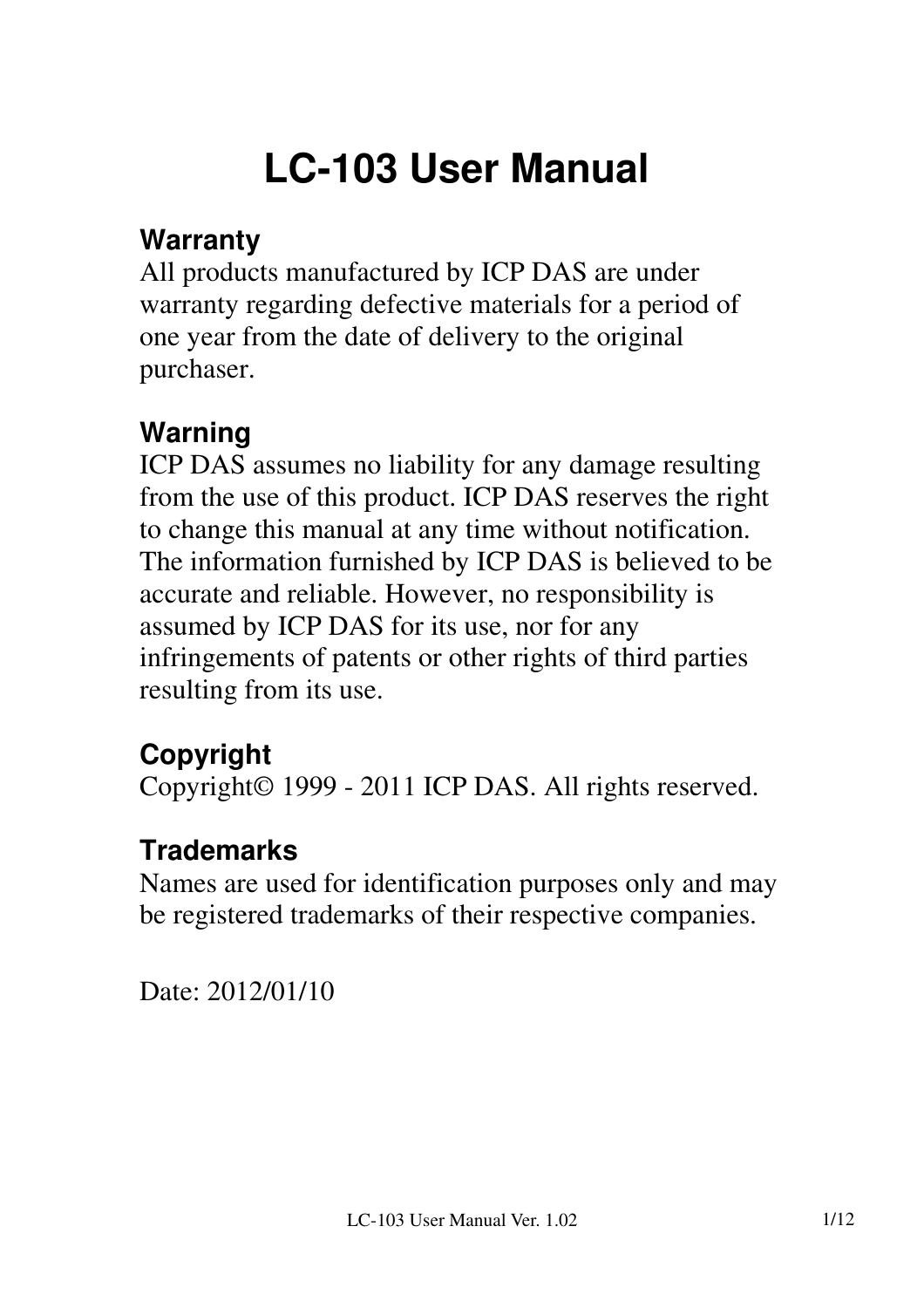#### **Table of Contents**

| 1.1           |  |  |  |  |
|---------------|--|--|--|--|
| 1.2           |  |  |  |  |
| 1.3           |  |  |  |  |
| 1.4           |  |  |  |  |
| $\mathcal{D}$ |  |  |  |  |
| 2.1           |  |  |  |  |
| 3             |  |  |  |  |
| 4             |  |  |  |  |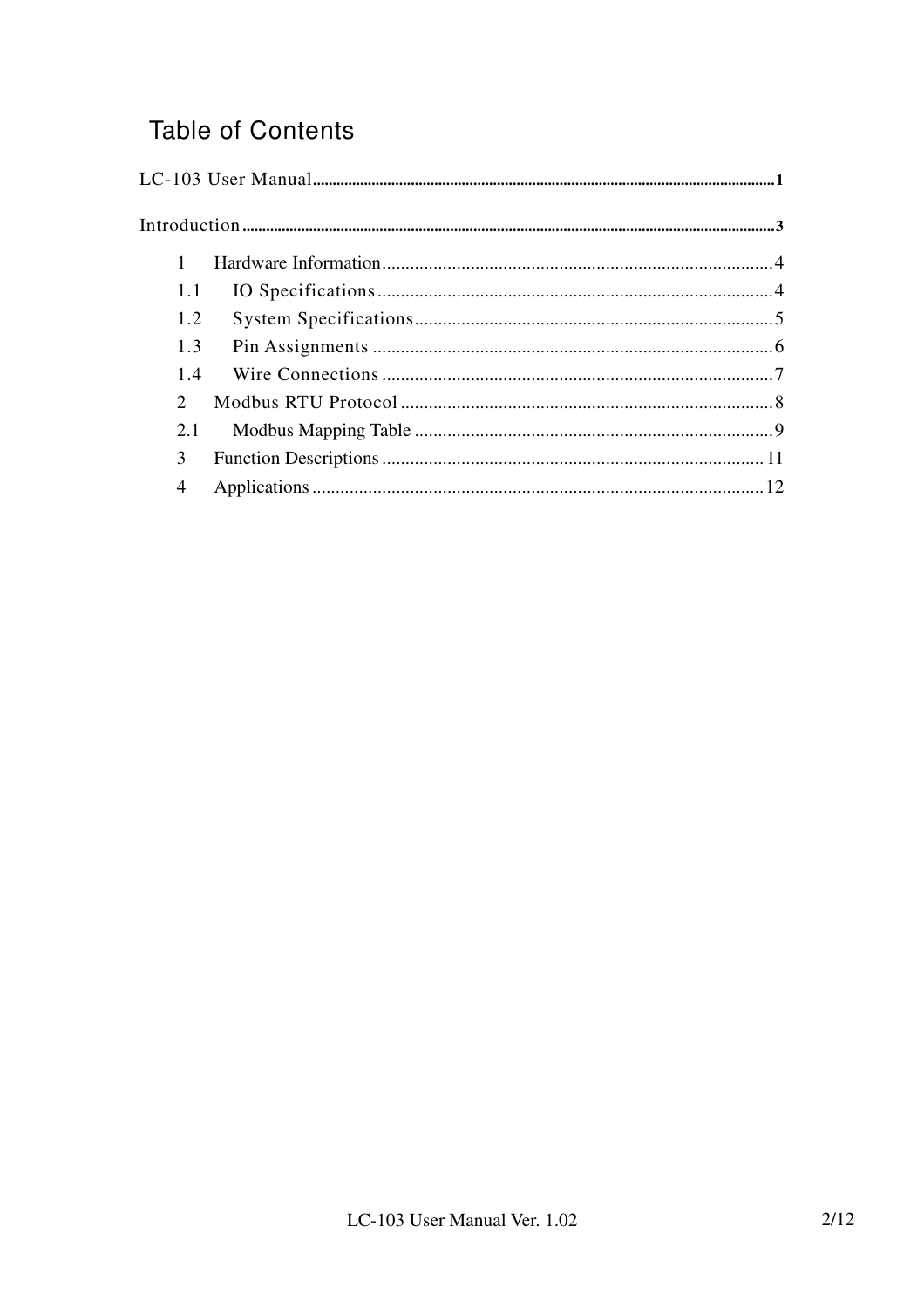# **Introduction**

The LC-103 is an easy-to-use lighting control module that requires no specialist skills to install and operate, and no software is needed in order to control the DO channels.

The LC-103 provides 1 channel for digital input (photo couple isolation) and 3 channels for relay output. All output channels are form A type relays, while the input channel is based on a sink-type using a wire connection. The input channel can directly control a 3-channel relay ON and OFF sequence without requiring a remote host controller. 4 kV ESD protection and 5000 Vrms intra-module isolation are also provided.

When required, communication with the LC-103 is programmable based on the Modbus RTU protocol, and an added benefit is that different addresses can be set for Modbus RTU communication via hardware configuration.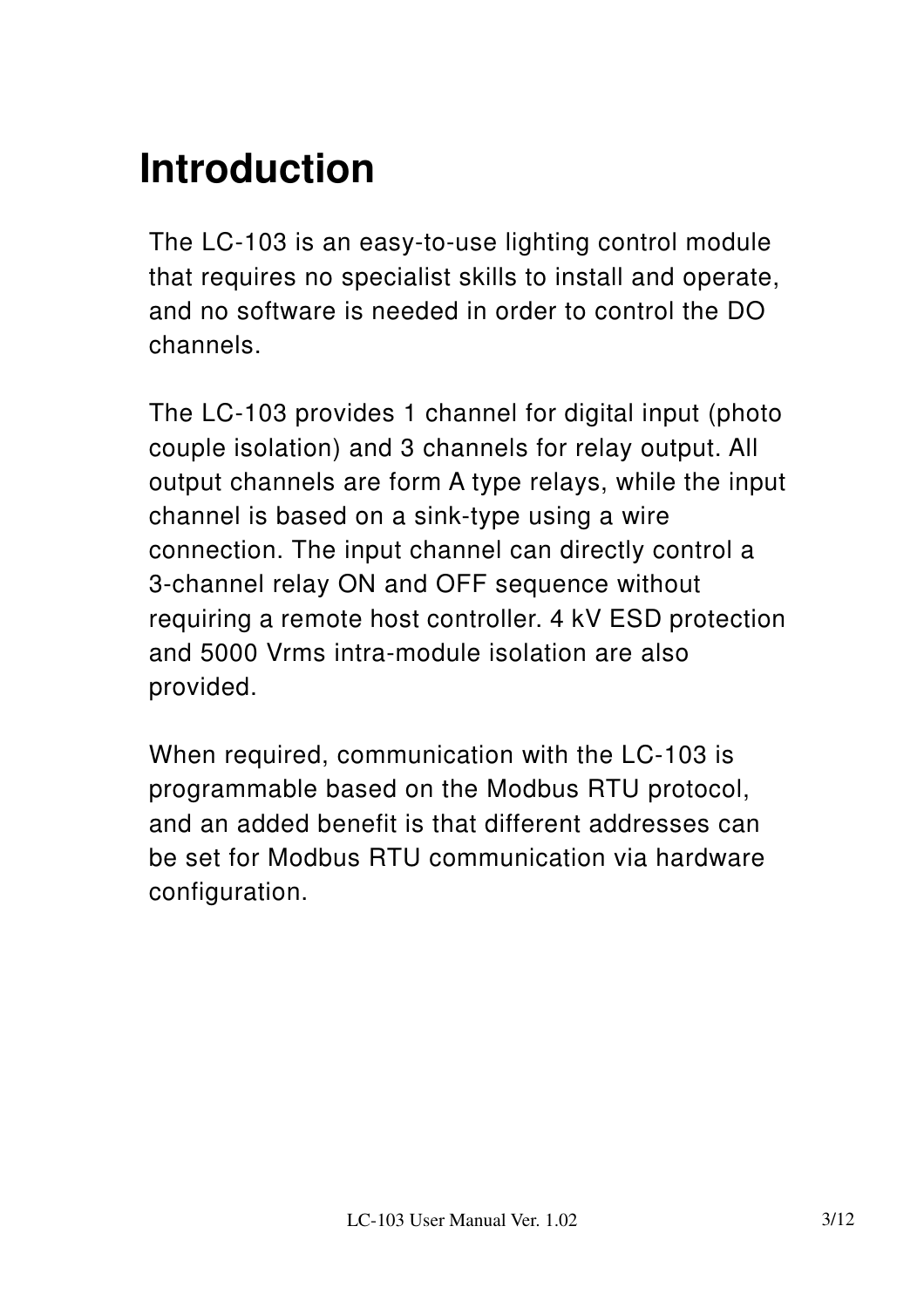## **1 Hardware Information**

## **1.1 IO Specifications**

| Digital Input            |                                                  |  |  |  |  |
|--------------------------|--------------------------------------------------|--|--|--|--|
| <b>Input Channels</b>    | 1                                                |  |  |  |  |
| Type                     | 90~240VAC                                        |  |  |  |  |
| On Voltage Level         | 85 VAC                                           |  |  |  |  |
| Off Voltage Level        | 60 VAC                                           |  |  |  |  |
| Input Impedance          | 68 KΩ, 1 W                                       |  |  |  |  |
| Isolation                | 5000 Vrms                                        |  |  |  |  |
| Function                 | Local and Remote Direct Control Relay ON/OFF and |  |  |  |  |
|                          | <b>Remote Status Monitoring</b>                  |  |  |  |  |
| <b>Relay Output</b>      |                                                  |  |  |  |  |
| <b>Output Channels</b>   | 3                                                |  |  |  |  |
| <b>Type</b>              | Power Relay, Form A (SPST N.O.)                  |  |  |  |  |
| <b>Operating Voltage</b> | 250 VAC or 30 VDC                                |  |  |  |  |
| Max. Load Current        | 5A                                               |  |  |  |  |
| <b>Operating Time</b>    | 10 ms Max.                                       |  |  |  |  |
| <b>Release Time</b>      | 5 ms Max.                                        |  |  |  |  |
| <b>Electrical Life</b>   | 100,000 ops                                      |  |  |  |  |
| (Resistive load)         |                                                  |  |  |  |  |
| <b>Mechanical Life</b>   | 20,000,000 ops at no load (300 ops/minute)       |  |  |  |  |
| <b>Safety Approval</b>   | UL/CUL, TÜV                                      |  |  |  |  |
| Power-on Value           | <b>No</b>                                        |  |  |  |  |
| Safe Value               | <b>No</b>                                        |  |  |  |  |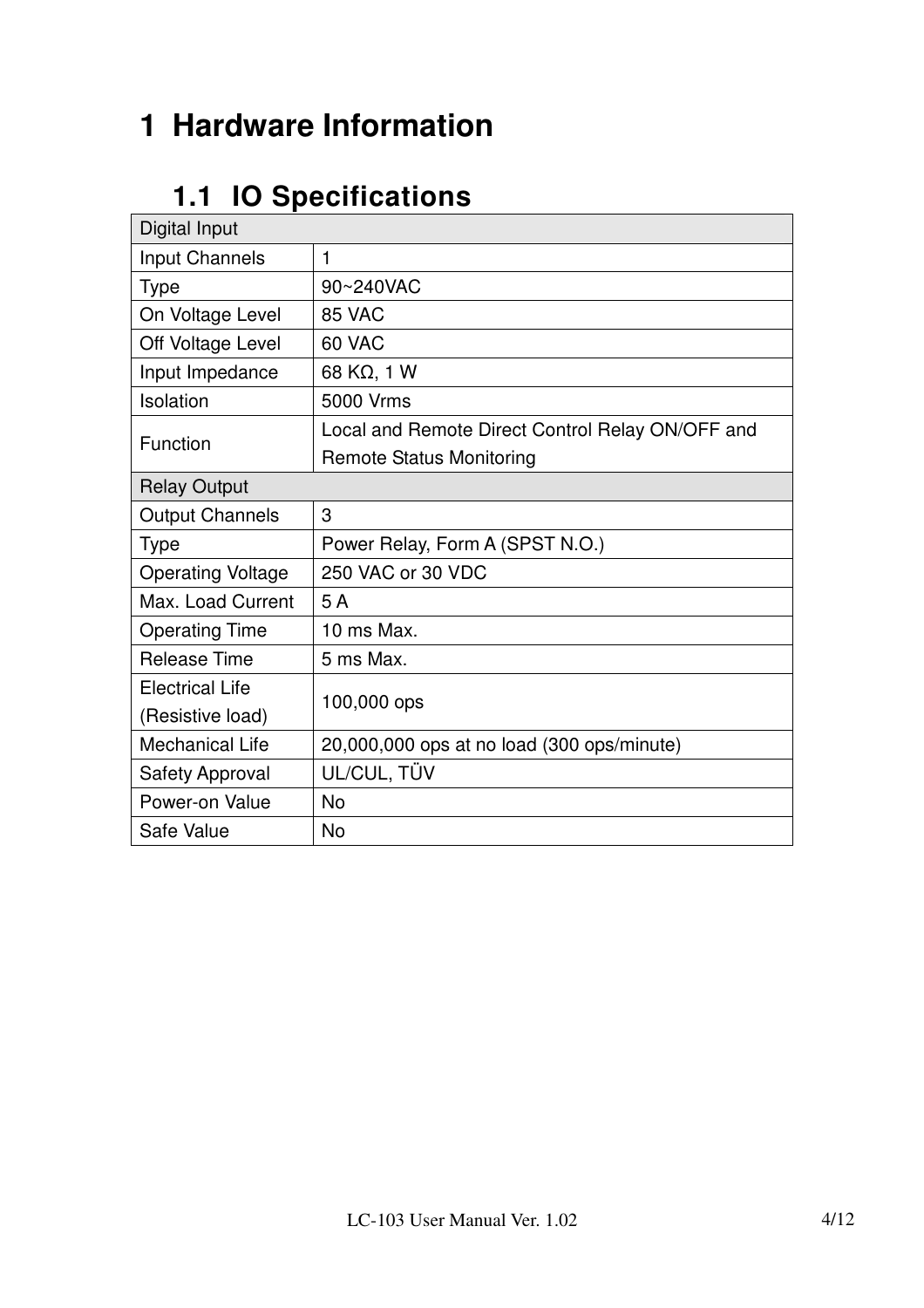## **1.2 System Specifications**

| Communication                |                                    |  |  |  |  |
|------------------------------|------------------------------------|--|--|--|--|
| Interface                    | <b>RS-485</b>                      |  |  |  |  |
| Format                       | N, 8, 1                            |  |  |  |  |
| <b>Baud Rate</b>             | 9600 bps                           |  |  |  |  |
| Protocol                     | Modbus RTU /DCON                   |  |  |  |  |
| <b>Node Addresses</b>        | $1 - 31$                           |  |  |  |  |
| Connector                    | <b>RJ-11</b>                       |  |  |  |  |
| <b>LED Indicators</b>        |                                    |  |  |  |  |
| Power                        | 1 LED as Power Indicator           |  |  |  |  |
| <b>EMS Protection</b>        |                                    |  |  |  |  |
|                              | ±2 kV Contact for Each Terminal    |  |  |  |  |
| ESD (IEC 61000-4-2)          | ±4 kV Air for Random Point         |  |  |  |  |
| EFT (IEC 61000-4-4)          | ±2 kV for Power                    |  |  |  |  |
| <b>Power Requirements</b>    |                                    |  |  |  |  |
| Input Voltage Range          | $10 \sim 30$ VDC                   |  |  |  |  |
| Consumption                  | 0.5 W Max.                         |  |  |  |  |
| Connector                    | <b>RJ-11</b>                       |  |  |  |  |
| Mechanical                   |                                    |  |  |  |  |
| Dimensions (W x L x H)       | 52 mm x 98 mm x 27 mm              |  |  |  |  |
| Installation                 | <b>Screw Mounting</b>              |  |  |  |  |
| Environment                  |                                    |  |  |  |  |
| <b>Operating Temperature</b> | $-25^{\circ}$ C ~ +75 $^{\circ}$ C |  |  |  |  |
| Storage Temperature          | $-30^{\circ}$ C ~ $+75^{\circ}$ C  |  |  |  |  |
| Humidity                     | 10 $\sim$ 95% RH, Non-condensing   |  |  |  |  |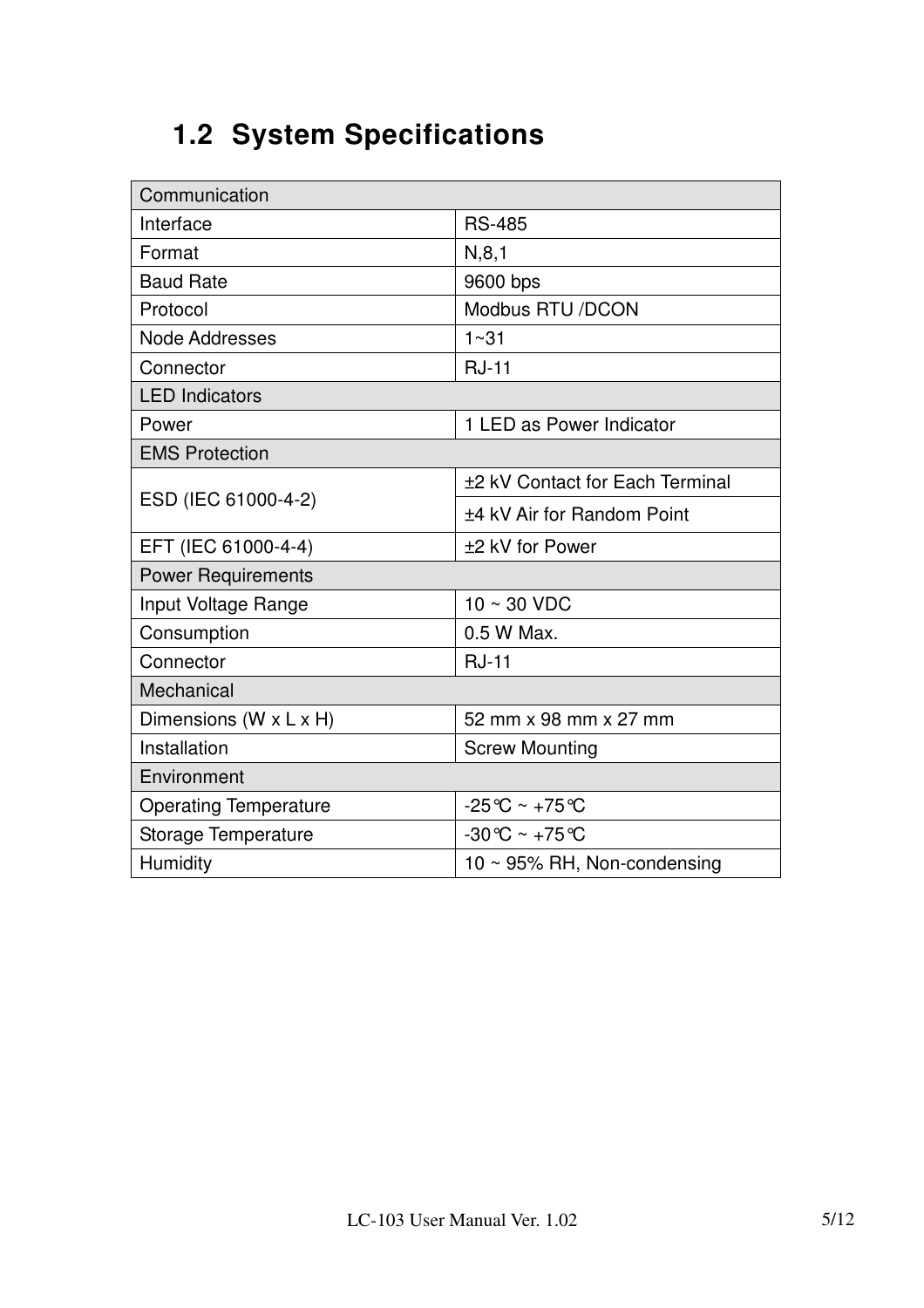## **1.3 Pin Assignments**



#### RJ-11 Connector



| Pin            | <b>Descriptions</b> |                                               |  |  |  |  |  |
|----------------|---------------------|-----------------------------------------------|--|--|--|--|--|
|                | $+VS$               | Power Input Voltage $(+10$ VDC $\sim$ 30 VDC) |  |  |  |  |  |
| $\overline{2}$ | $+VS$               | Power Input Voltage $(+10$ VDC $\sim$ 30 VDC) |  |  |  |  |  |
| 3              | $DATA+$             | <b>RS-485 Serial Communication Interface</b>  |  |  |  |  |  |
| 4              | DATA-               |                                               |  |  |  |  |  |
| 5              | <b>GND</b>          | Ground                                        |  |  |  |  |  |
| 6              | GND                 | Ground                                        |  |  |  |  |  |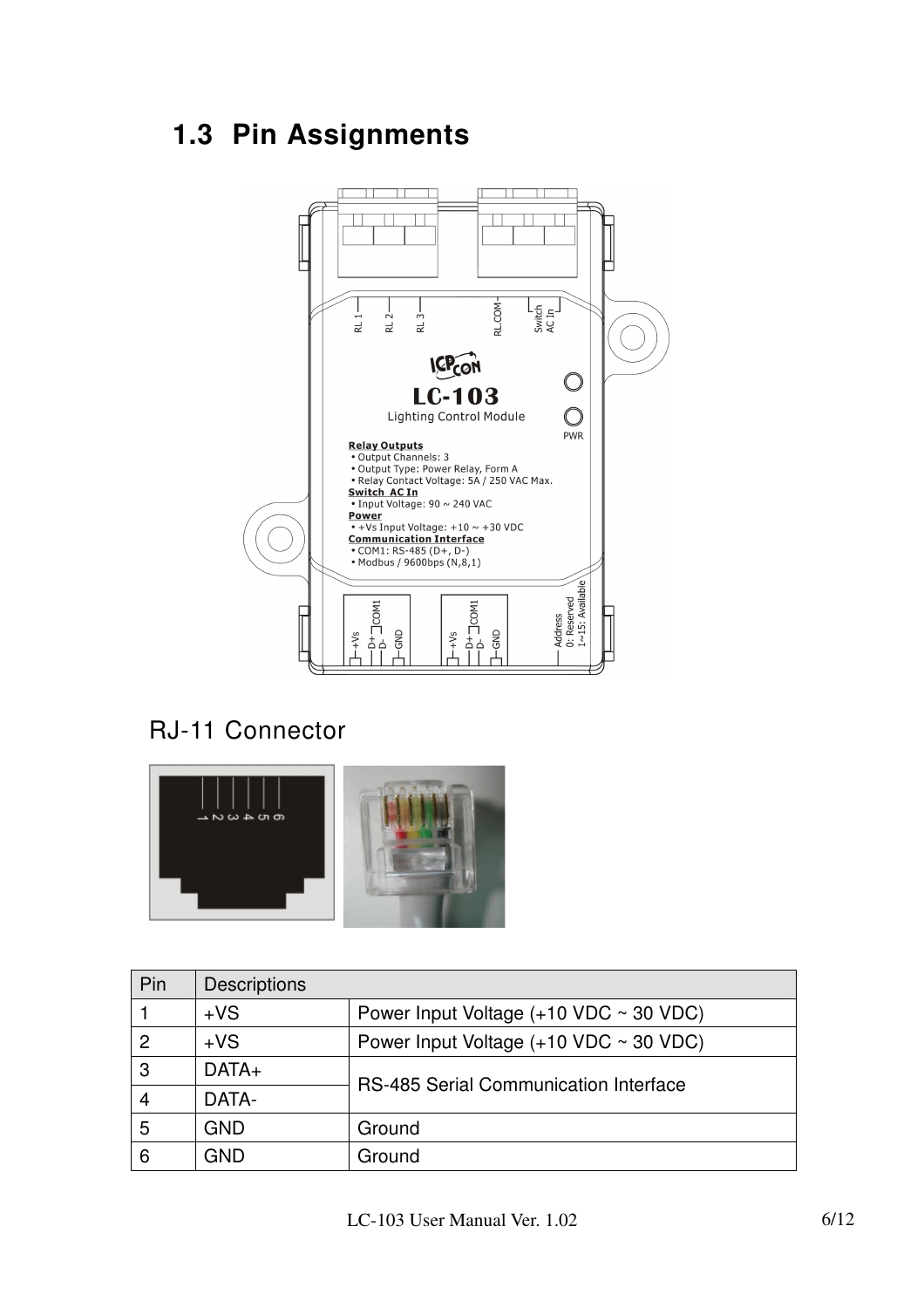#### **1.4 Wire Connections**

#### DIO Wire Connections



#### Power and communication



an RJ-11 Connector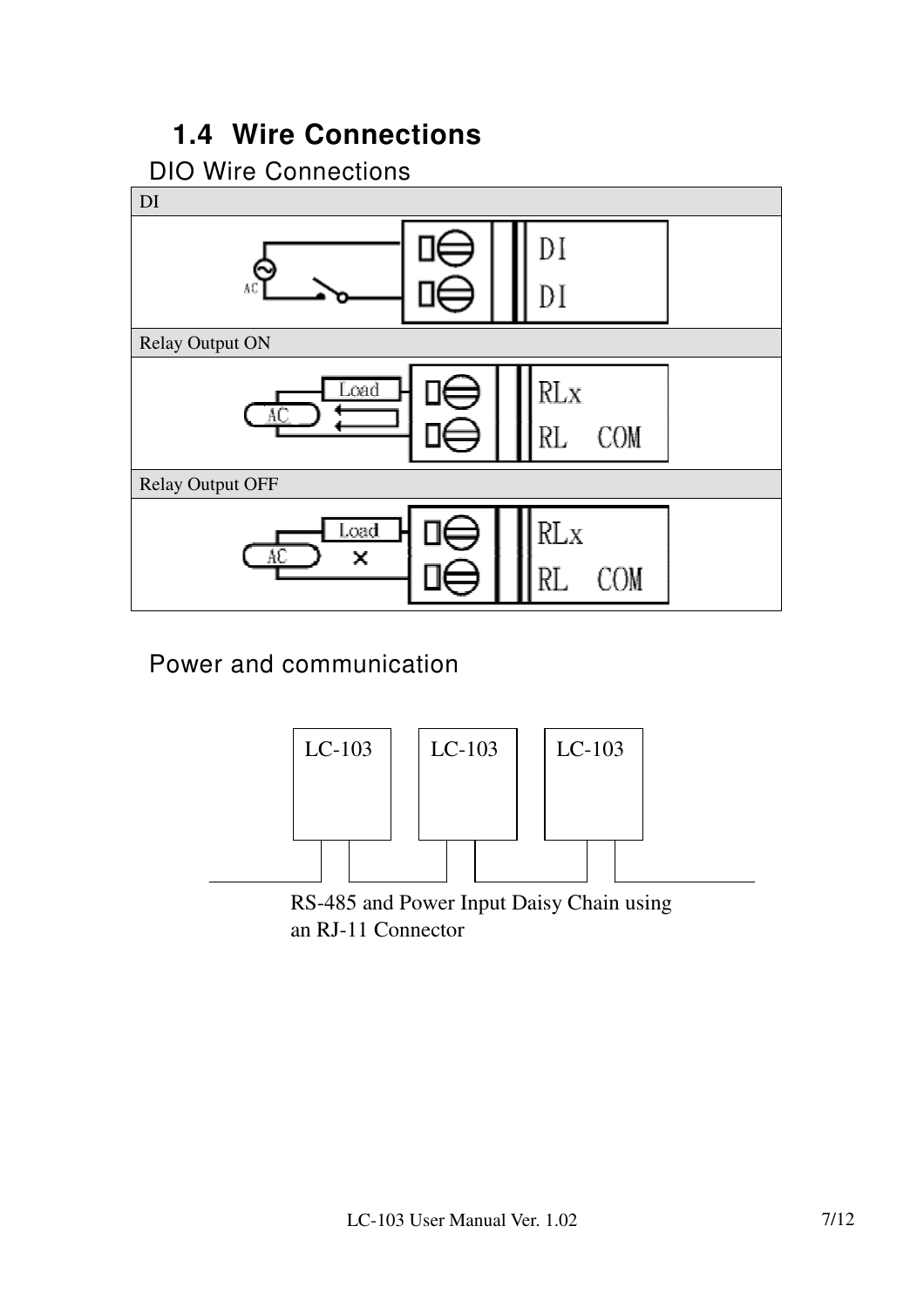# **2 Modbus RTU Protocol**

The Modbus protocol was originally developed for Modicon controllers by Modicon Inc. Detailed information can be found at

http://www.modicon.com/techpubs/toc7.html. Visit http://www.modbus.org to find more valuable information.

The LC-103 module supports the Modbus RTU protocol. The communication Baud Rate is 9600bps, and the parity, data bits and stop bits are fixed as no parity, 8 data bits and 1 stop bit. The following Modbus functions are supported.

| Code | Description                   | <b>Address</b> |
|------|-------------------------------|----------------|
| 0x01 | Read coils status             | <b>Oxxxx</b>   |
| 0x02 | Read discrete inputs          | 1xxxx          |
| 0x03 | Read multiple registers       | 4xxxx          |
| 0x04 | Read multiple input registers | <b>3xxxx</b>   |
| 0x05 | Write to a single coils       | <b>Oxxxx</b>   |
| 0x06 | Write toa single register     | 4xxxx          |
| 0x0F | Write to multiple coils       | <b>Oxxxx</b>   |
| 0x10 | Write to multiple registers   | 4xxxx          |

If the function specified in the message is not supported, then the module responds as follows.

#### Error Response

| 00              | <b>Address</b>               | 1 Byte $1 \sim 247$                             |
|-----------------|------------------------------|-------------------------------------------------|
| $\overline{01}$ |                              | Function code   1 Byte   Function code + $0x80$ |
| $\overline{0}$  | Exception code   1 Byte   01 |                                                 |

If a CRC mismatch occurs, the module will not respond.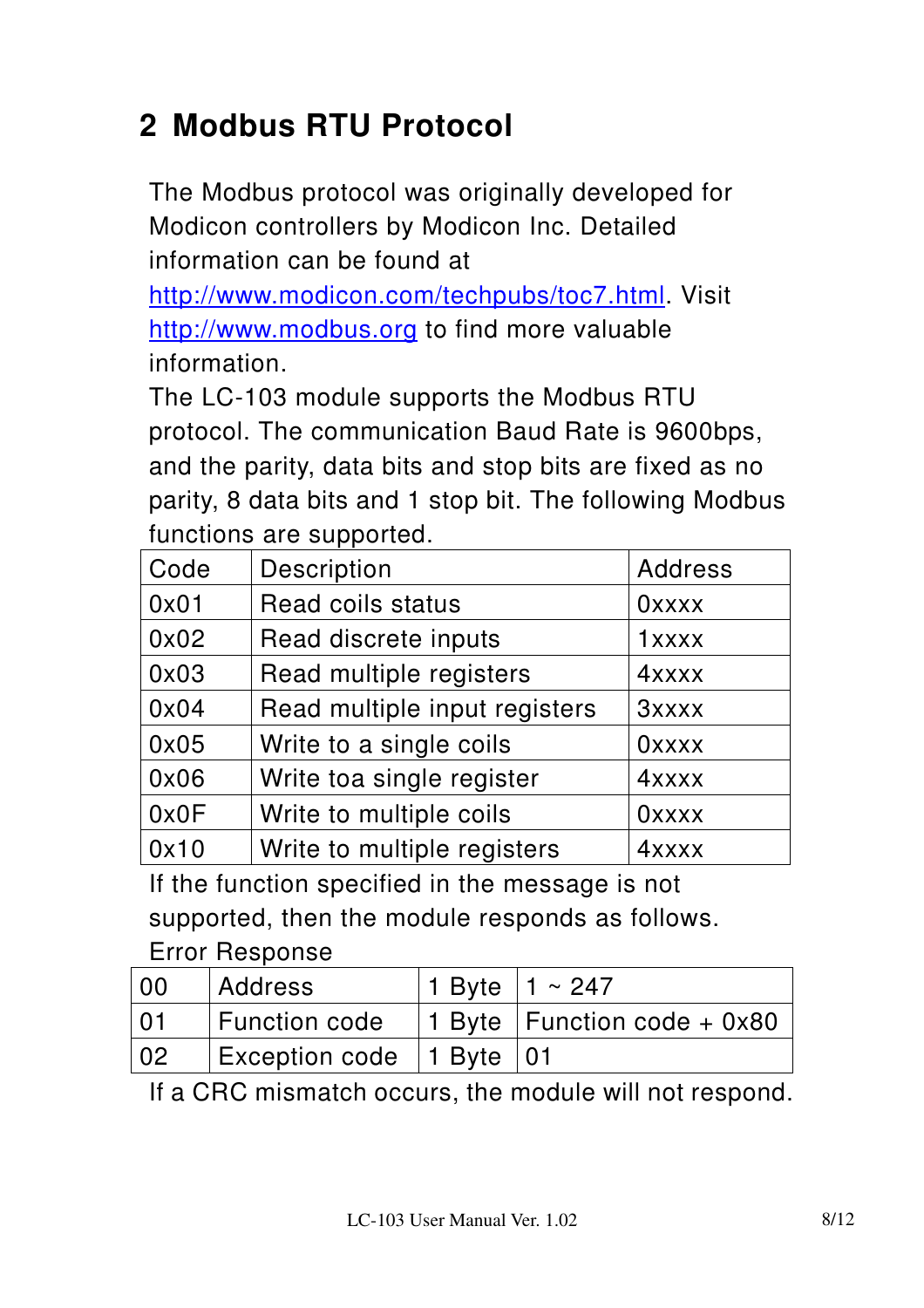# **2.1 Modbus Mapping Table**

LC-103 Modbus RTU Tables

#### Coils

| <b>Number</b> | <b>Address</b> | <b>Function</b> | Access       | Data Type  | <b>Name</b>                   | Comments                                    |
|---------------|----------------|-----------------|--------------|------------|-------------------------------|---------------------------------------------|
|               | (Hex)          | Code(s)         |              |            |                               |                                             |
| 00001         | 0              | 01, 02,         | R/W          | <b>Bit</b> | AC relay output of channel 0. |                                             |
|               | (0x00)         | 05, 15          |              |            |                               |                                             |
| 00002         |                | 01, 02,         | R/W          | <b>Bit</b> | AC relay output of channel 1. |                                             |
|               | (0x01)         | 05, 15          |              |            |                               |                                             |
| 00003         | 2              | 01, 02,         | R/W          | <b>Bit</b> | AC relay output of channel 2. |                                             |
|               | (0x02)         | 05, 15          |              |            |                               |                                             |
| 00033         | 32             | 01,02           | $\mathsf{R}$ | <b>Bit</b> | AC input of channel 0.        |                                             |
|               | (0x20)         |                 |              |            |                               |                                             |
| 00257         | 256            | 01,02           | $\mathsf{R}$ | <b>Bit</b> | Protocol indicator bit.       | The response value is a hex value of 1      |
|               | (0x100)        |                 |              |            |                               | which denotes the Modbus RTU protocol.      |
| 00273         | 272            | 01,02           | $\mathsf{R}$ | <b>Bit</b> | Reset Bit.                    | This bit only returns a value of 1 when     |
|               | (0x110)        |                 |              |            |                               | reading it for the first time. In all other |
|               |                |                 |              |            |                               | cases, it always returns a value of 0.      |
| 10001         | $\mathbf 0$    | 01,02           | $\mathsf{R}$ | <b>Bit</b> | AC input of channel 0.        |                                             |
|               | (0x00)         |                 |              |            |                               |                                             |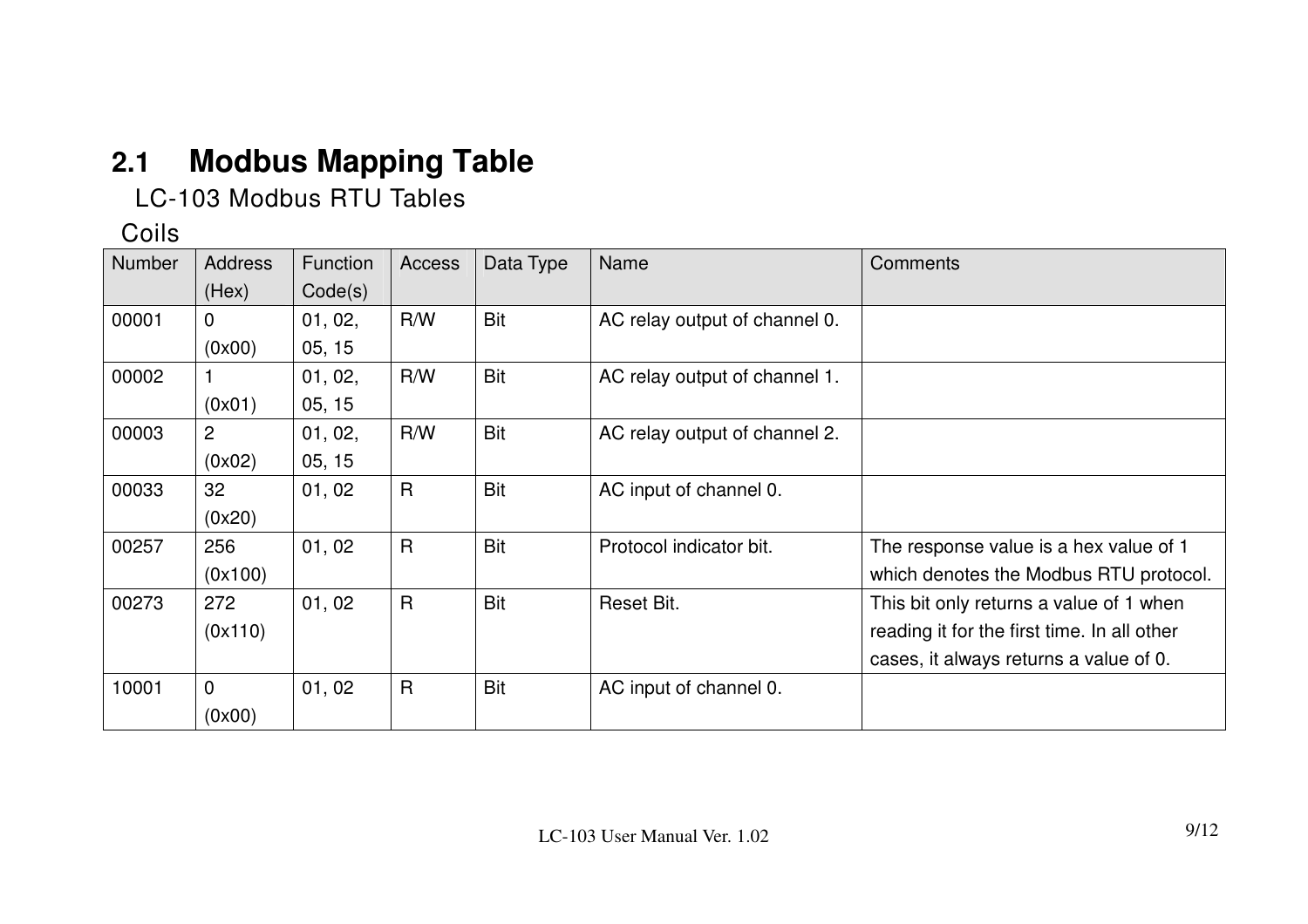#### Registers

| <b>Number</b> | <b>Address</b> | <b>Function</b> | <b>Access</b> | Data Type   | <b>Name</b>                   | Comments                                 |
|---------------|----------------|-----------------|---------------|-------------|-------------------------------|------------------------------------------|
|               | (Hex)          | Code(s)         |               |             |                               |                                          |
| 40481         | 480            | 03, 04          | $\mathsf{R}$  | Word        | Firmware Version (low word).  |                                          |
|               | (0x1E0)        |                 |               |             |                               |                                          |
| 40482         | 481            | 03, 04          | $\mathsf{R}$  | Word        | Firmware Version (high word). |                                          |
|               | (0x1E1)        |                 |               |             |                               |                                          |
| 40483         | 482            | 03, 04          | $\mathsf{R}$  | Word        | Module Name (low word).       | The response value is a hex value. The   |
|               | (0x1E2)        |                 |               |             |                               | high byte denotes 0x01, and the low byte |
|               |                |                 |               |             |                               | denotes 0x03.                            |
| 40484         | 483            | 03, 04          | $\mathsf{R}$  | Word        | Module Name (high word).      | The response value is the ASCII value.   |
|               | (0x1E3)        |                 |               |             |                               | The high byte denotes 'L', and the low   |
|               |                |                 |               |             |                               | byte denotes 'C'.                        |
| 40485         | 484            | 03, 04          | $\mathsf{R}$  | Word        | Module Address                |                                          |
|               | (0x1E4)        |                 |               |             |                               |                                          |
| 40486         | 485            | 03, 04          | $\mathsf{R}$  | <b>Byte</b> | Module Baud Rate.             | The response value is a hex value. The   |
|               | (0x1E5)        |                 |               |             |                               | high byte is reserved, and the low byte  |
|               |                |                 |               |             |                               | denotes 0x06.                            |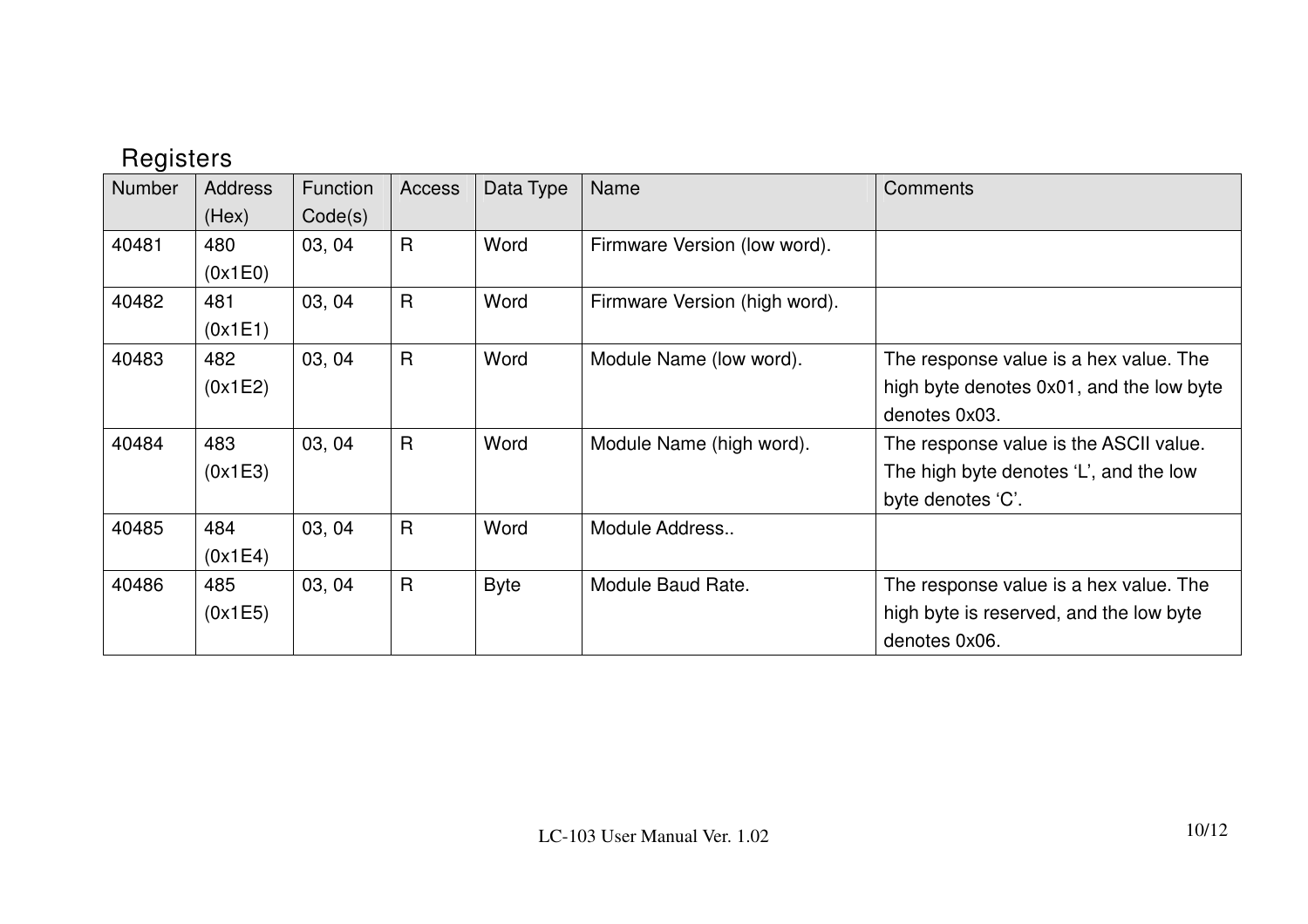## **3 Function Descriptions**



The LC-103 has a single AC input that can be used to connect a lighting control switch and three relay outputs that can be used to connect the lighting, lamp or AC LED lighting etc. Please refer to the above diagram for detailed wire connection information. The input channel of the LC-103 can directly control its 3-channel relay ON and OFF sequence without requiring a remote host controller, so it's very easy to test any lighting circuits for incomplete applications.

If an application requires software control, such as building automation or scenario control, etc., communication with the LC-103 is programmable based on the Modbus RTU protocol.